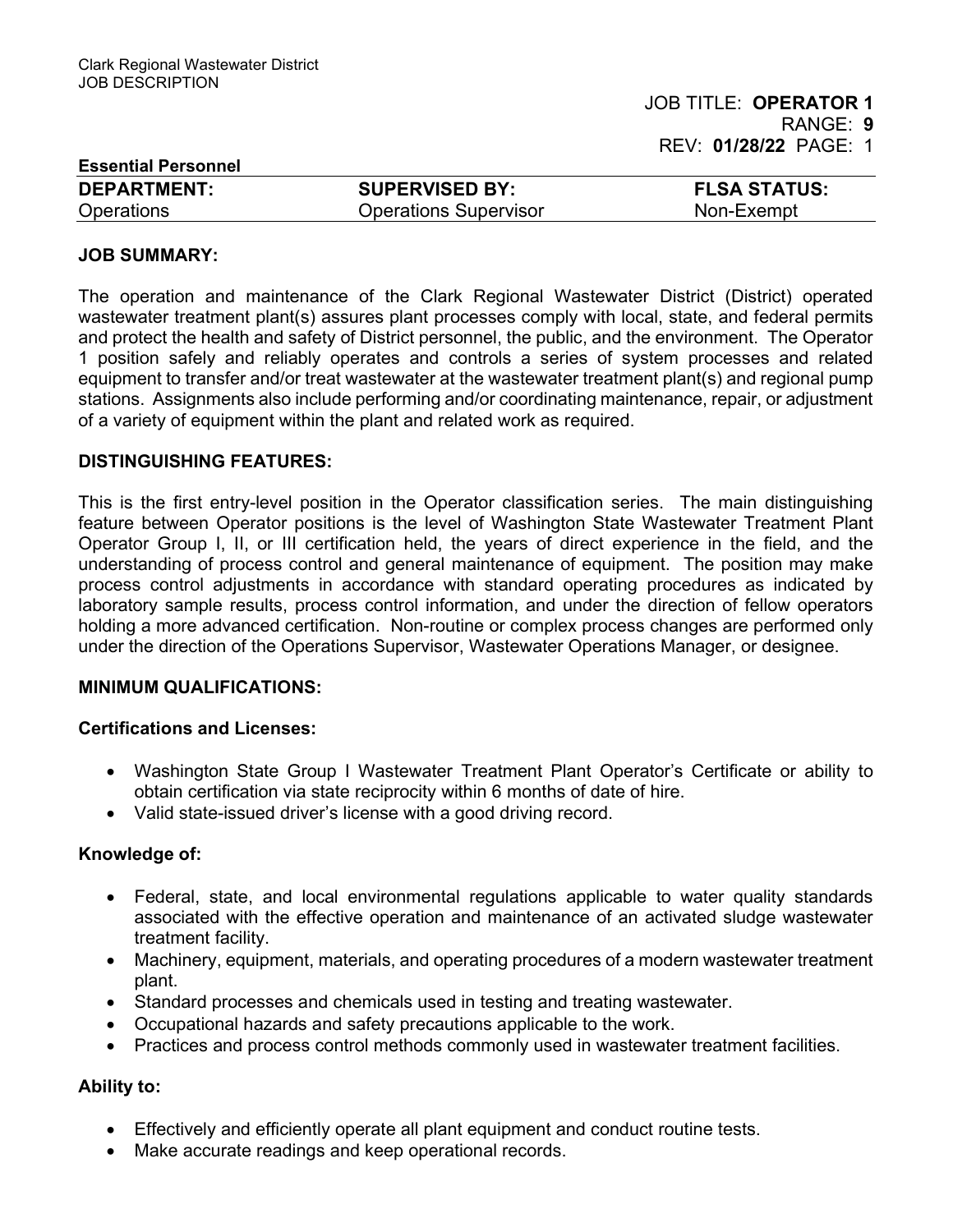## Essential Personnel

| _______________________ |                              |                     |  |
|-------------------------|------------------------------|---------------------|--|
| <b>DEPARTMENT:</b>      | <b>SUPERVISED BY:</b>        | <b>FLSA STATUS:</b> |  |
| <b>Operations</b>       | <b>Operations Supervisor</b> | Non-Exempt          |  |

- Diagnose equipment malfunctions and perform routine maintenance tasks.
- Comprehend and interpret complex technical data.
- Calculate algebraic equations for process control and related performance measures.
- Read and interpret engineered plans and specifications.
- Use a computer to utilize software including but not limited to SCADA, CMMS, and MS Office suite to enter data, review data, and generate reports.
- Monitor treatment plant processes and make routine adjustments to those processes to maintain continued compliance with related permits.
- Pass required safety training classes and apply those procedures and concepts to the work environment.
- Wear and properly use personal protective equipment and perform all work in a safe manner.
- Monitor and be aware of the working environment to ensure a secure and safe process for workers and the public.
- Understand and follow directions, effectively adjust to changing priorities, problem-solve, and multi-task.
- Establish and maintain effective working relationships with other employees.
- Effectively communicate both formally and informally, in person and in writing, with co-workers and the public.
- Maintain a professional and respectful working environment.
- Safely operate a motor vehicle.

# EDUCATION & EXPERIENCE:

Any combination of education, training, and experience that provides the requisite knowledge, skill, and abilities to successfully perform the duties and fulfill the responsibilities of the position. A typical way to achieve that would be:

- High school diploma or equivalent, and
- One to three years of experience operating a wastewater treatment plant or directly transferable equivalent experience.

# WORKING CONDITIONS:

- May be subject to frequent standing, walking, sitting, climbing, balancing, stooping, kneeling, twisting, climbing stairs or ladders, or working in confined spaces.
- Work occurs indoors and outdoors in all weather conditions.
- Requires physical capability and mobility to navigate all types of surfaces and terrain.
- Occasionally lift up to 50 pounds.
- May operate heavy equipment.
- Potential exposure to high voltage electrical equipment, raw sewage, and/or odors or other hazardous atmospheres.
- May be assigned to work alone or with others.
- Work may be performed from ladders or scaffolding.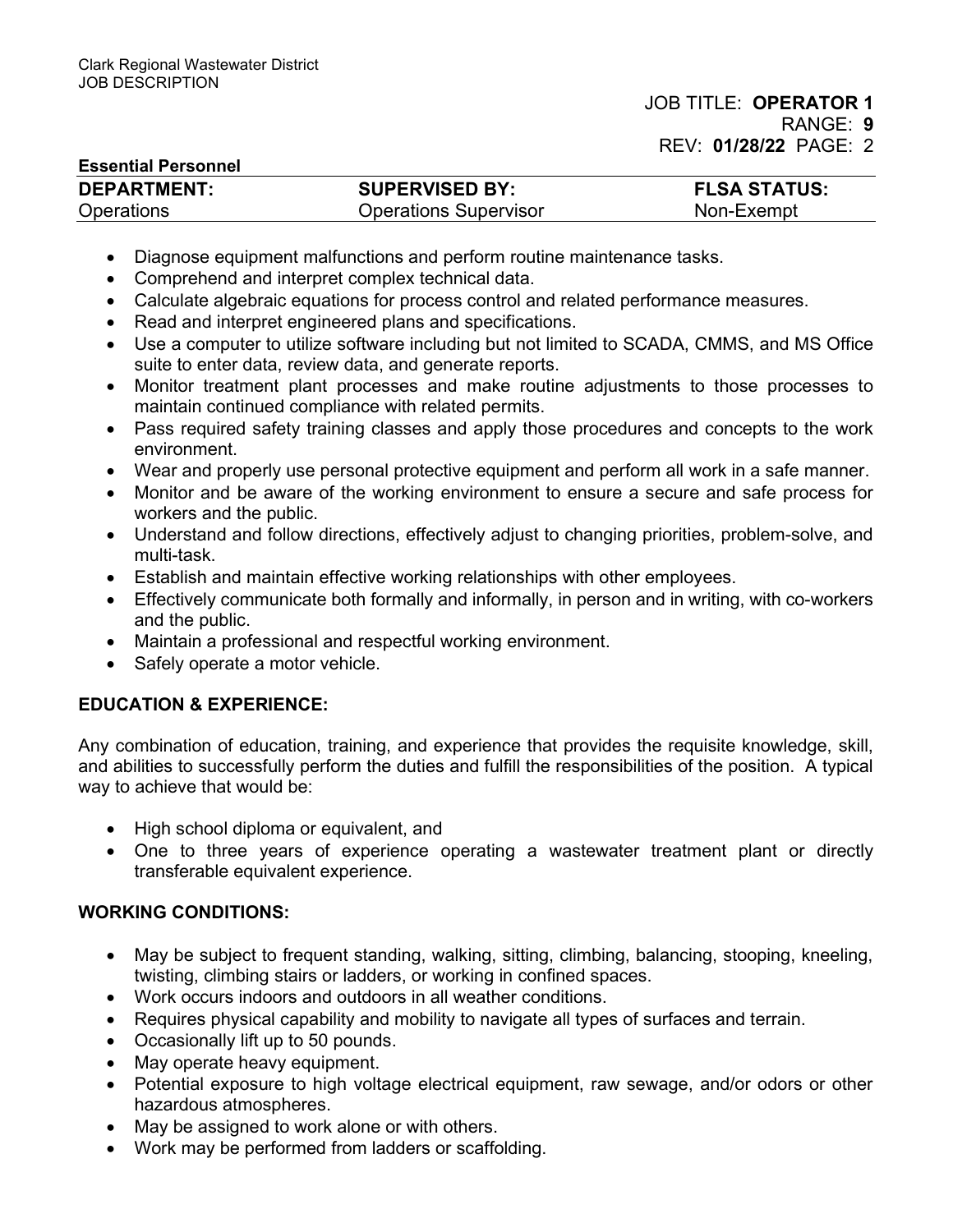| <b>Essential Personnel</b> |                              |                     |
|----------------------------|------------------------------|---------------------|
| <b>DEPARTMENT:</b>         | <b>SUPERVISED BY:</b>        | <b>FLSA STATUS:</b> |
| <b>Operations</b>          | <b>Operations Supervisor</b> | Non-Exempt          |

- Wearing and/or using personal protective equipment (PPE) will be required to perform or monitor certain tasks.
- Required to work after regular business hours and in emergency or inclement weather conditions.

## TYPICAL DUTIES & RESPONSIBILITIES:

The duties listed below, while not all-inclusive, are characteristic of the type and level of work associated with this position. Individual positions may perform all or some combination of the duties listed below, as well as other related duties. The District reserves the right to add, modify, or remove duties as appropriate to meet business needs.

Wastewater treatment plant and system operators have the skills, knowledge, and background to perform the following:

- Monitor and accurately record operating conditions, meters, and gauges.
- Collect, preserve, and test water and wastewater samples.
- Perform routine laboratory analysis and process control tests on water, wastewater, sludge, and biosolids.
- Accurately observe, calculate, and interpret results of laboratory analysis and process control testing to determine process adjustments, ensuring compliance with water quality standards and the NPDES permit.
- Accurately record, document, and report information in a variety of organizational platforms specific to treatment plant operations and maintenance and District business needs.
- Regularly inspect equipment and recognize performance changes.
- Add chemicals to maintain water chemistry within certain parameters.
- Operate, clean, inspect, adjust, install, repair, and perform preventive maintenance on equipment typical of a modern wastewater treatment facility including but not limited to pumps, valves, piping, distribution systems, preliminary and primary treatment equipment, clarifiers, blowers, disinfection equipment, secondary treatment equipment, digesters and appurtenances, and solids processing equipment.
- Follow safety standards.
- Maintain effective working relationships with plant staff, external vendors, regulatory agencies, other District departments, and the public.
- Follow District regulations, codes, policies, practices, and management directives.
- Demonstrate regular and reliable attendance.
- Other duties as assigned.

## RELATIONSHIP WITH OTHERS:

The Operator 1 has regular in person, telephone, and email contact with other operators, the Operations Supervisor, the Wastewater Operations Manager, maintenance personnel, and